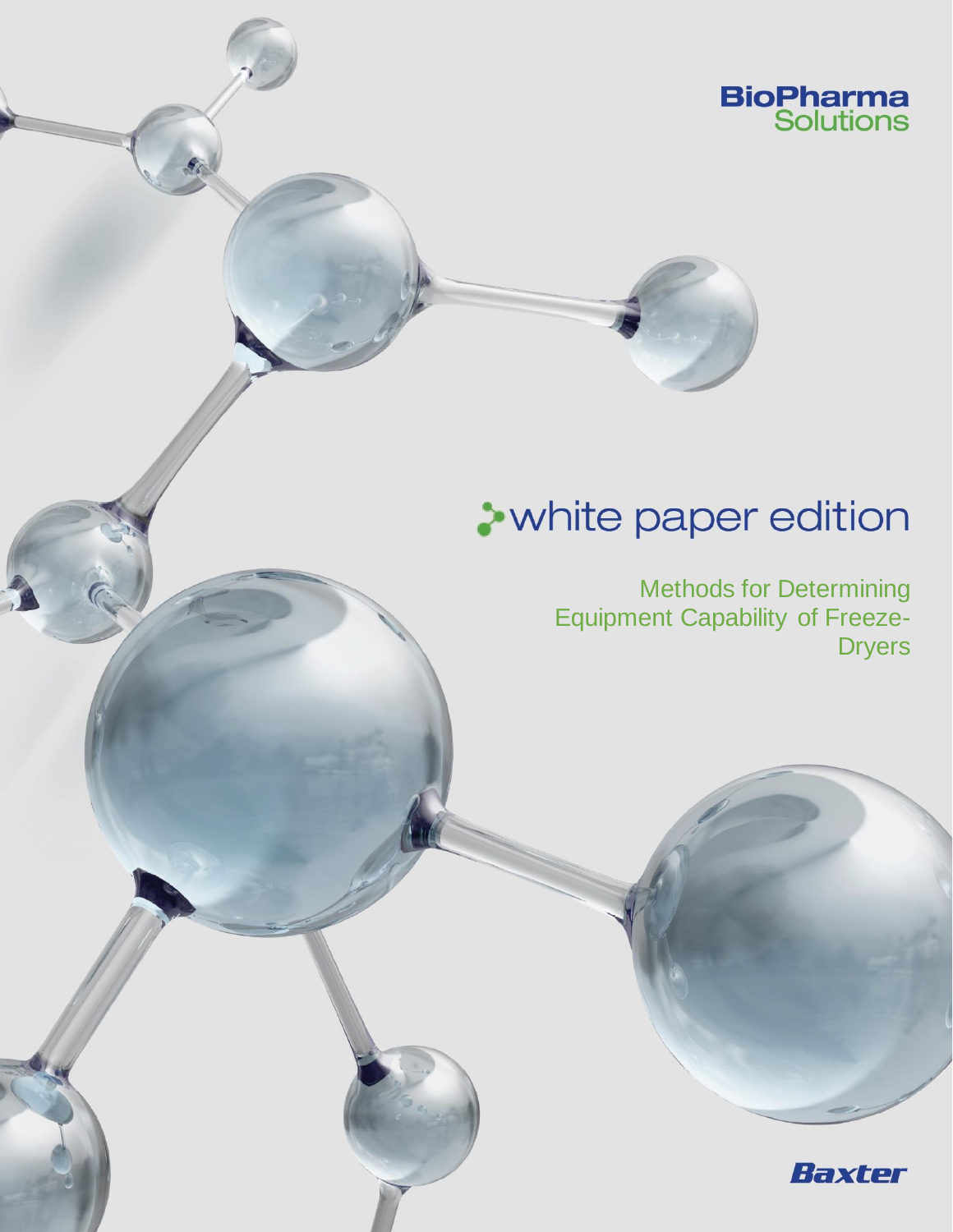

## **Methods for Determining Equipment Capability of Freeze-Dryers**

#### **Introduction**

Parenteral drugs are routinely administered in the solution form when the drug product exhibits acceptable stability. However, there are cases where the long-term shelf life of a drug product solution is undesirable. One way of addressing the stability issue is by lyophilizing it in to a solid form. Lyophilization is a drug manufacturing process that involves freezing the formulation, drying the frozen ice under vacuum, and subsequent removal of unfrozen residual water. The pharmaceutical freeze-drying technique is constantly evolving to achieve improvements through a better understanding of the product and process conditions and the efficiency of the equipment. During the lyophilization development of a drug product, a graphical design space, that establishes a relationship between process variables and product physical attributes, is developed (see Figure 1 at the end of the document). The design space uses parameters inherent to the drug product and those associated with the container and equipment used. The blue trace (Figure 1) represents the capability of the freeze-dryer to support mass transfer during sublimation.

It is critical that the capability of dryers is well understood to transfer a lyophilization process

from lab-scale to full-scale in manufacturing successfully. The limiting factor for any freezedryer is a phenomenon called "choked flow", when the velocity of water vapor in the duct that connects the product chamber with the condenser approaches the speed of light (360 m/sec). It is essential that this data is available for a freeze-dryer to design an efficient lyophilization cycle development.

Literature references for choked flow in a freeze-dryer are scarce. Patel et. al. described the use of the ratio of chamber pressure to condenser pressure as an indicator of choked flow, with the threshold being 2.5 (Reference 1). Any pressure ratio greater than 2.5 indicates a choked flow. Computational fluid dynamics modeling was used to predict "choked flow" by Kshirsagar et. al. the results of which compared well with experimental results (Reference 2).

This white paper describes two experimental methods of determining "choked flow", namely the minimum controllable pressure method and choke point method. A Tunable Diode Array Laser Absorption Spectroscopy (TDLAS) was used as a flow meter to measure the mass flow rate during sublimation. The TDLAS is installed in the connecting duct as depicted (Figure 2).

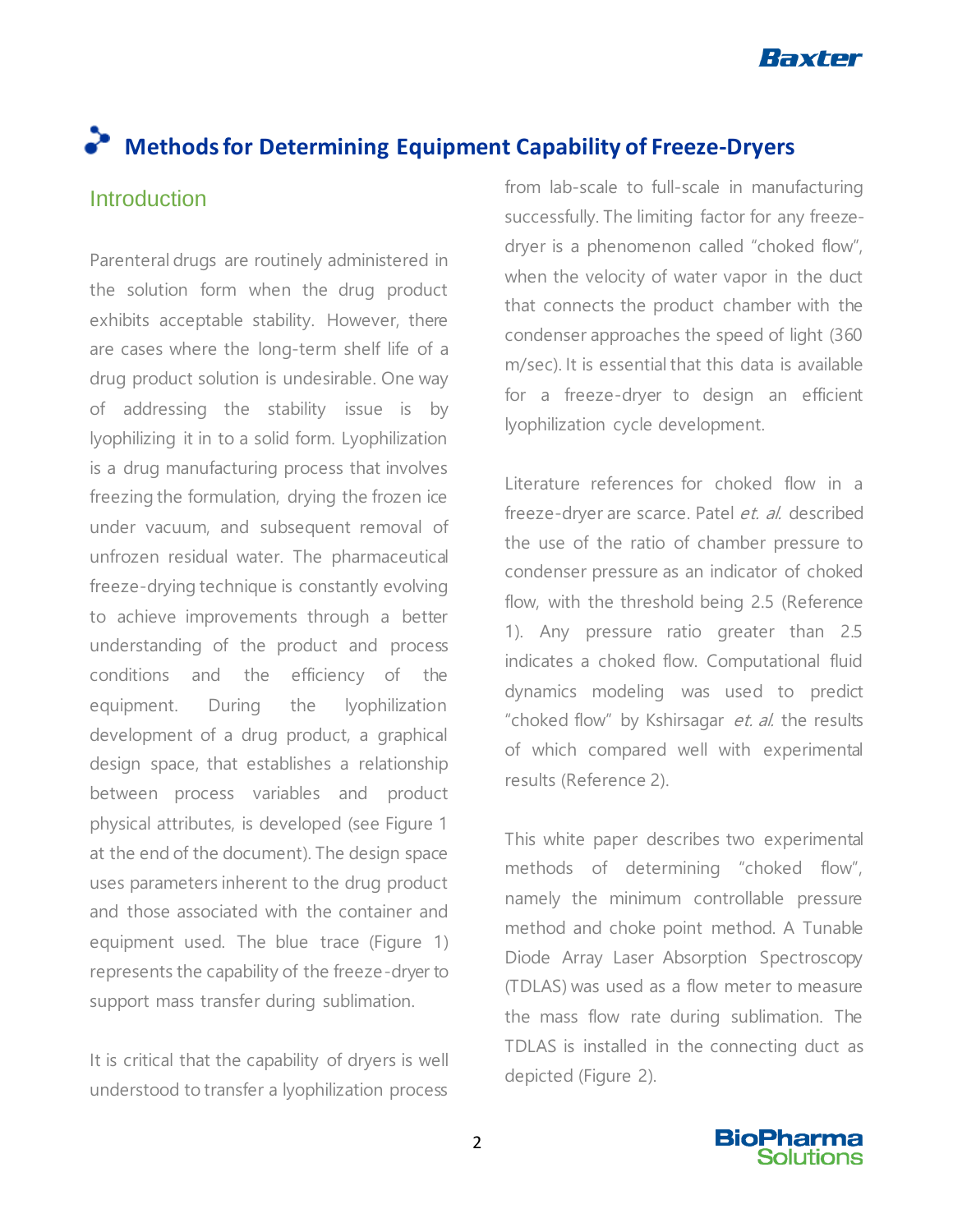



*Figure 2. TDLAS Hardware Installed in the Duct Area of a LYOSTAR III Freeze-Dryer*.

A LYOSTAR III freeze-dryer (SP SCIENTIFIC INDUSTRIES INC.) was evaluated for this study. (Table I) describes the duct dimensions for a LYOSTAR III freeze-dryer.

| Parameter                    | <b>Dimension</b> |
|------------------------------|------------------|
| Process path (cm)            | 13.1             |
| Duct angle (deg)             | 45               |
| Duct area (cm <sup>2</sup> ) | 74.36            |
| Duct radius (m)              | 0.0486           |
| Duct distance (m)            | N 12             |

Table I. Duct Dimensions for a LYOSTAR III Freeze-dryer

#### Minimum Controllable Pressure **Method**

Three lyophilization trays were filled with 2 L of water each and frozen to -45°C until ice slabs were formed. The chamber of the freezedryer was evacuated to 10 mTorr (most labscale freeze-dryers are unable to control such a low pressure, so the flow is always choked throughout this experiment). A steady state was established. The chamber pressure that the freeze-dryer can control is the minimum controllable pressure at -45°C. The shelf temperature was increased in increments of 10 °C, steady state was established at each temperature setpoint, and the corresponding mass flow rate was noted.

The lyo in-process data is provided in (Figure 3).



*Figure 3. Lyo In-process Data Indicating Pressure and Mass Flow Rate as a Function of Time Using the Minimum Controllable Pressure Method.*

The chamber pressure was not in control the entire duration of the experiment. The ratio of chamber pressure and condenser pressure remained greater than 3:1. Both these phenomena indicates choked flow.

The steady state mass flow rate (g/hr) and the observed chamber pressure at each shelf temperature is provided in (Table II).

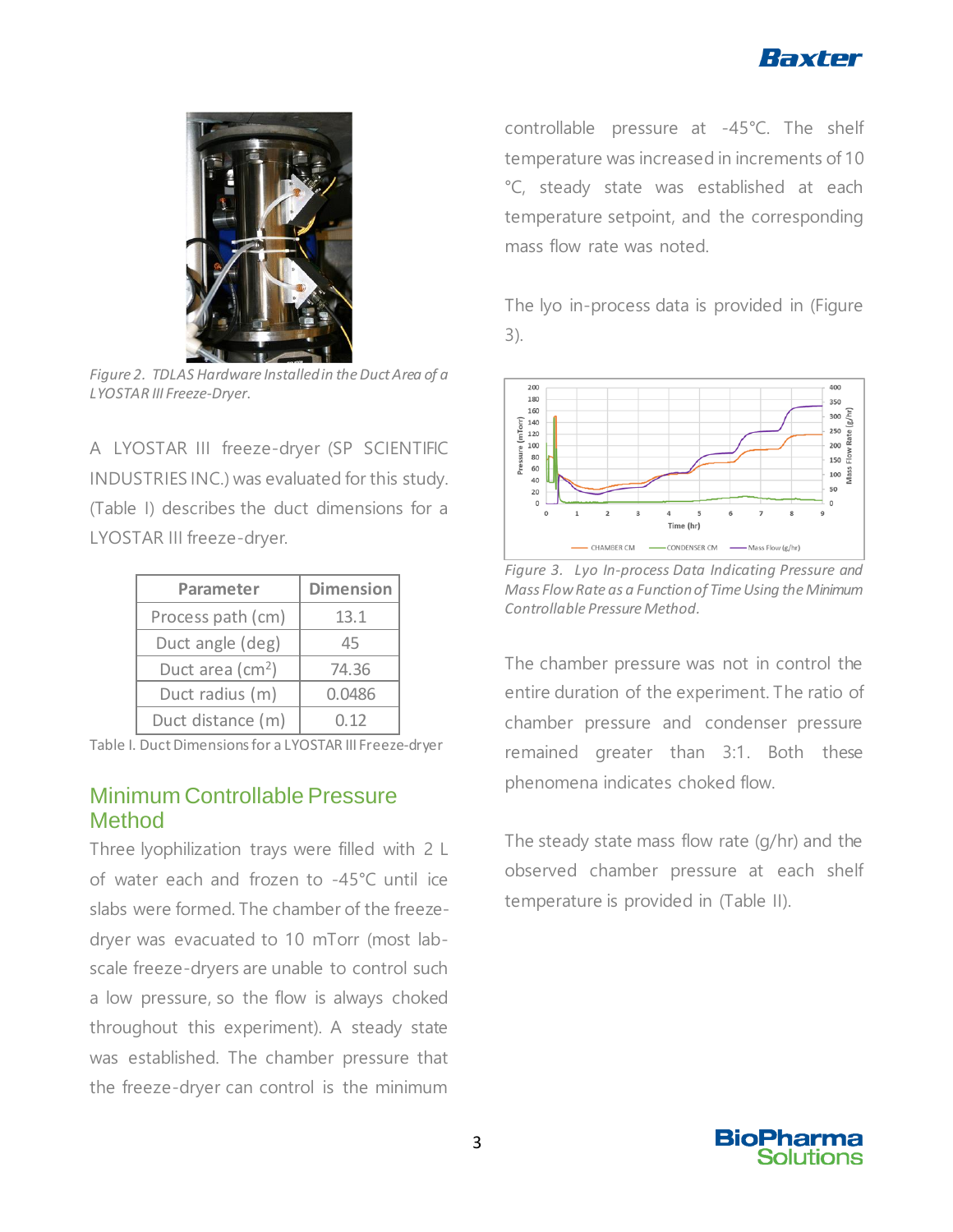

| <b>Shelf</b>        | <b>Pressure</b> | <b>Mass Flow</b> |
|---------------------|-----------------|------------------|
| Temp. $(^{\circ}C)$ | (mTorr)         | Rate $(g/hr)$    |
| $-45^{\circ}$ C     | 25              | 35.3             |
| $-35^{\circ}$ C     | 35              | 56.4             |
| $-25^{\circ}$ C     | 52              | 107              |
| $-15^{\circ}$ C     | 72              | 174              |
| $-5^{\circ}$ C      | 94              | 251              |
| $5^{\circ}$ C       | 119             | 336              |

Table III. Summary of Shelf Temperature and Mass Flow Rate at Each Pressure Setpoint for Minimum Controllable Pressure Method.

#### Choke Point Method

Three lyophilization trays were filled with water as described in the minimum controllable pressure method and frozen to -45°C until ice slabs were formed. The chamber was evacuated at 45 mTorr. When a steady state was established, step changes to the shelf temperature were made until choked flow was observed. The process was repeated for the desired number of pressures setpoints.

The lyo in-process data is provided in (Figure 4).



*Figure 4. Lyo In-process Data Indicating Pressure and Mass Flow Rate as a Function of Time Using the Choke Point Method.*

Unlike the minimum controllable pressure method, the chamber pressure (orange trace) remained in control even at chamber to condenser pressure ratios that would indicate a choked flow, so the pressure ratio was used as the choke point indicator for this method.

The shelf temperature and mass flow rate when choked flow was observed at each pressure setpoint are summarized in (Table  $\| \|$ ).

| <b>Shelf</b>    | <b>Pressure</b> | <b>Mass Flow</b> |
|-----------------|-----------------|------------------|
| Temp (°C)       | (mTorr)         | Rate (g/hr)      |
| $-30^{\circ}$ C | 45              | 87.7             |
| $-20^{\circ}$ C | 50              | 110              |
| $-20^{\circ}$ C | 60              | 139              |
| $-5^{\circ}$ C  | 90              | 239              |
| $10^{\circ}$ C  | 120             | 353              |
| $20^{\circ}$ C  | 150             | 443              |
| $20^{\circ}$ C  | 200             | 618              |

Table IIIII. Summary of Shelf Temperature and Mass Flow Rate at Each Pressure Setpoint for Choke Point Method.

### Comparison of the Two Methods

Comparison of the mass flow data obtained using the two methods indicated an excellent agreement (Figure 5).

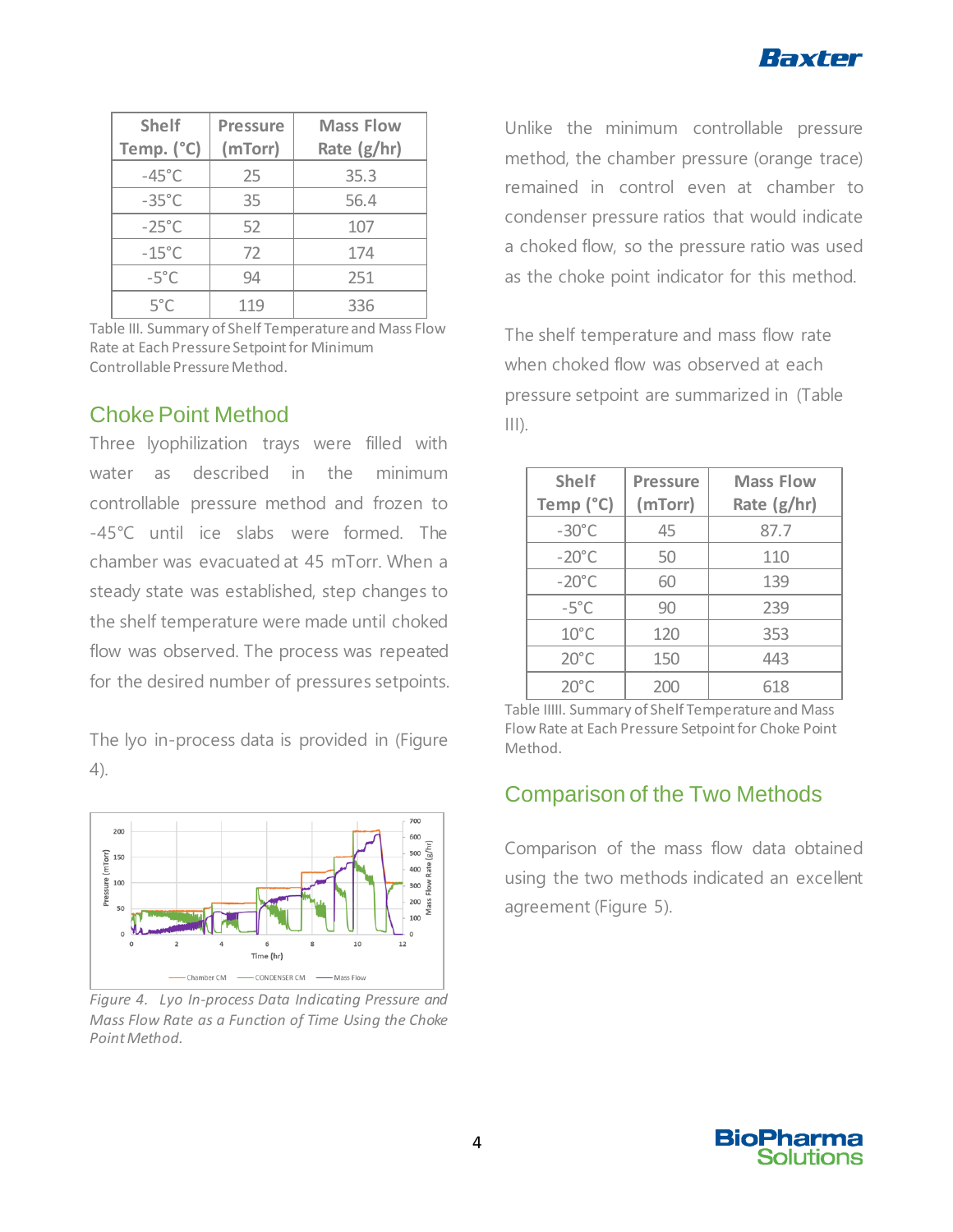



*Figure 5. Comparison of Minim Controllable Pressure and Choke Point Methods.*

The condenser temperature remained at <-70°C throughout the two experiments indicating that it was not overloaded.

#### Practical Considerations

The studies described here examined two methods of testing the equipment capability of a freeze-dryer. The minimum controllable pressure method is easier and quicker to conduct than the choke point method. In addition, in the choke point testing, the

chamber was in control even at chamber to condenser pressure ratios (indicating a choked flow), rendering the minimum controllable pressure method more reliable.

#### References

<sup>1</sup>Patel, S. M.; Chaudhuri, S.; Pikal, M. J. "Choked Flow and Importance of Mach I in Freezedrying Process Design", Chemical Engineering Science, 2010; 65: 5716-5727.

<sup>2</sup>Kshirsagar, V.; Tchessalov, S.; Kanka, F.; Hiebert, D.; Alexeenko, A. "Determining Maximum Sublimation Rate for a Production Lyophilizer: Computation Modeling and Comparison with Ice Slab Tests", Journal of Pharmaceutical Sciences, 2019; 108: 382-390.



*Figure 1. Representative Design Space Indicating the "Safe Zone" in Green. Any Combination of Chamber Pressure and Shelf Temperature Within this Zone will Provide Acceptable Freeze-dried Solids. The Blue Line Represents the Equipment Capability Curve for the Freeze-dryer.*